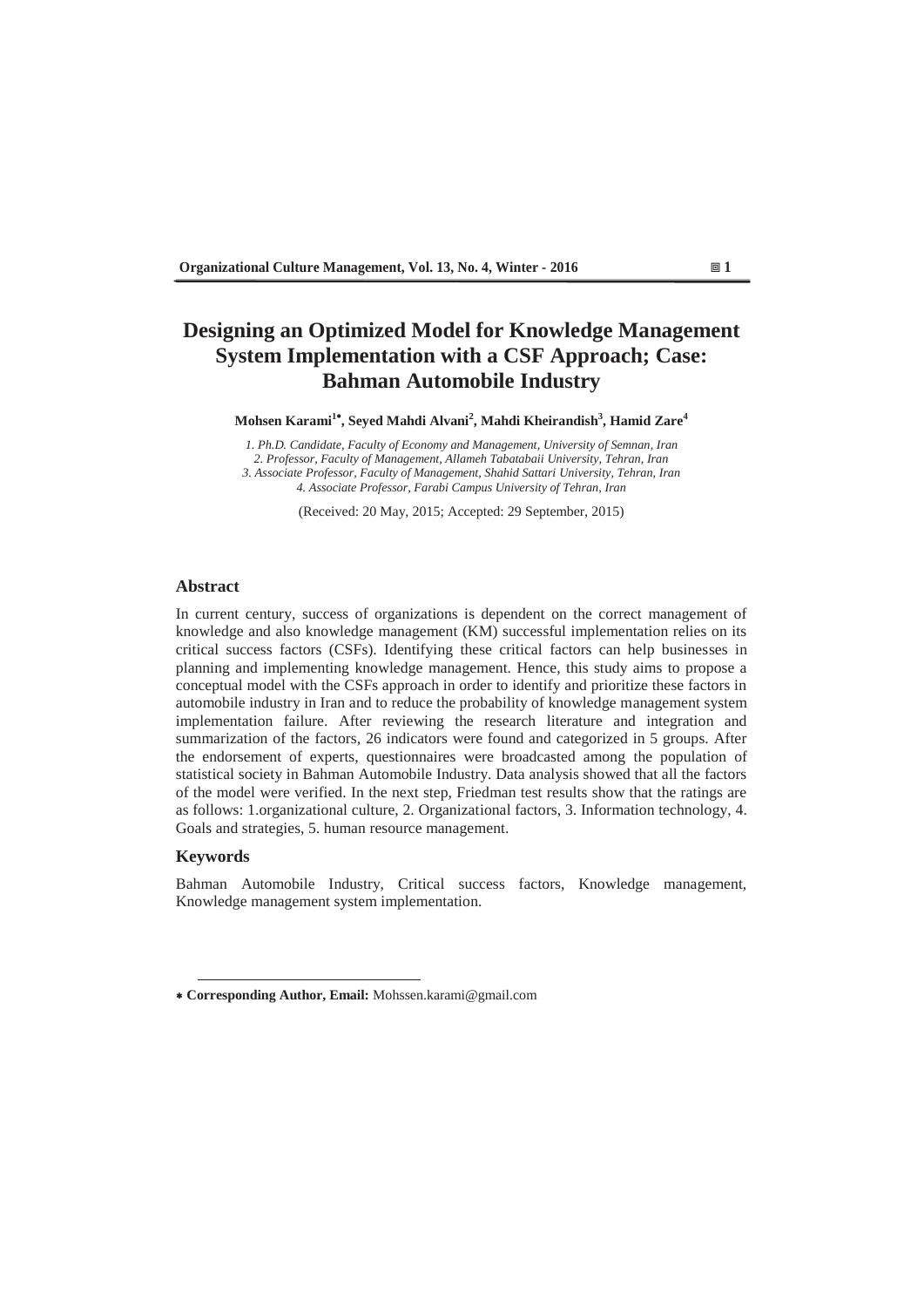# **The Impact of Modern Political Marketing Tools on Political Participation, Public Trust and National Cohesion (Study: Citizens of Region Six in Tehran, Iran)**

**Abbas Nargesian1 , Yashar Dindar<sup>2</sup> , Dariush Tahmasebi Aghbelaghi<sup>2</sup>**

*1. Assistant Prof, Faculty of Management, University of Tehran, Iran 2. MSc. Student, Faculty of Management, University of Tehran, Iran* 

(Received: 1 November, 2014; Accepted: 14 September, 2015)

## **Abstract**

The aim of this paper is to analyze the impact of modern political marketing tools on national cohesion In this study, researchers sought to study the concept of these variables in case of recognizing the relationship between them. This study has been in done in 6th region of Tehran. For collecting data, a survey method has been used which its construct and content reliabilities were tested. In addition, the validity of questionnaire's items was verified by researchers, scholars and experts. Liserl software and Factor Analysis were used to assess construct reliability. The conceptual model of research includes modern political marketing tools as independent variables, and national cohesion as dependent and political participation and public trust as nuisance variables. As a result, this paper shows the significant relationship between modern marketing tools and national cohesion.

## **Keywords**

Modern Political Marketing Tools, National cohesion, Political Participation, Public trust.

 **Corresponding Author, Email:** d.tahmasebi.ut.ac.ir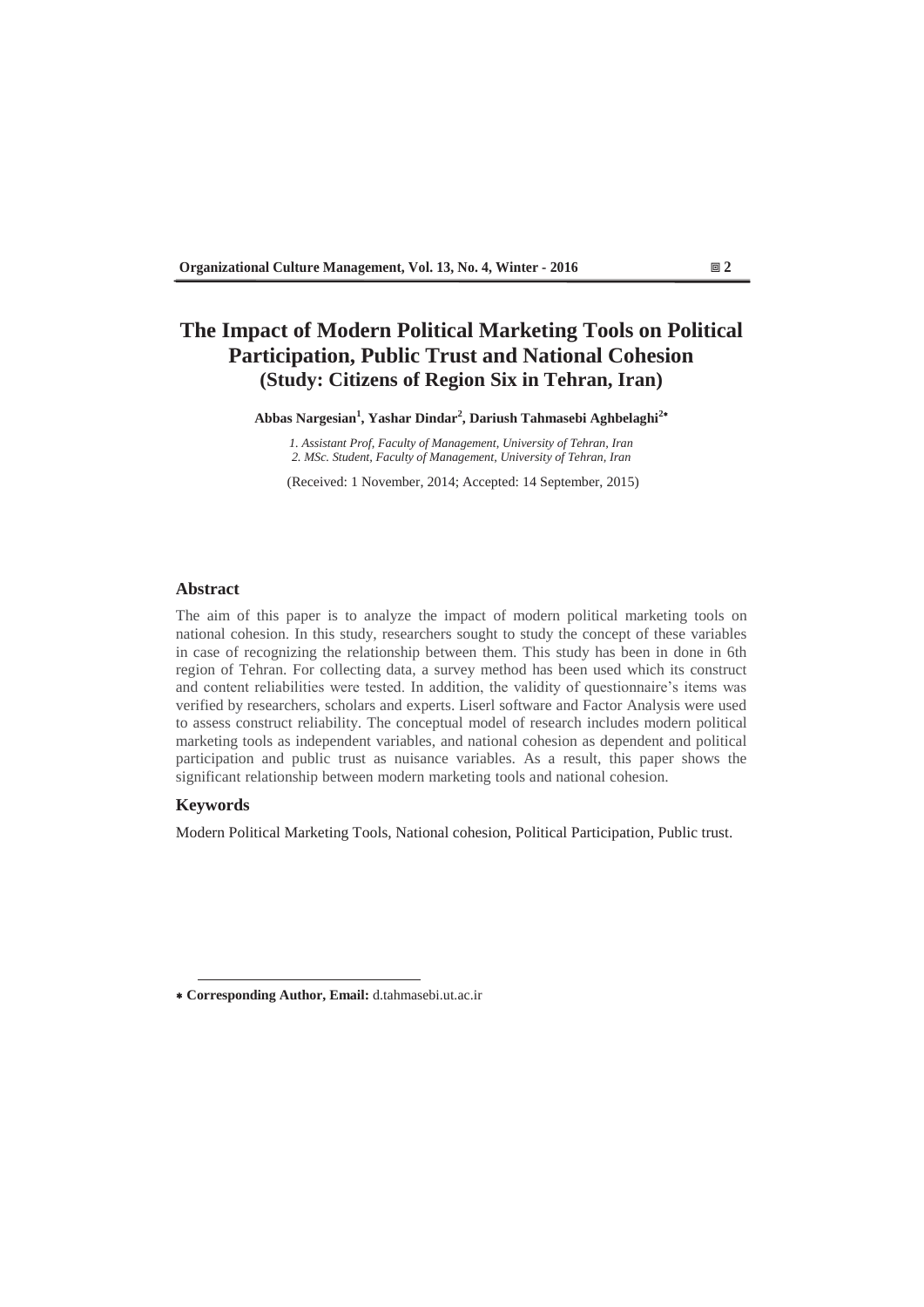# **The Effect Components of Action-Centered Team Leadership on Team Synergy Development with Mediator Role of Individual learning and Team Skills**

**Mohammad Reza Ardalan1 , Asghar Eskandari<sup>2</sup>**

*1. Associate Professor, Faculty of Literature and Humanities, University of Bu-Ali Sina, Hamadan, Iran. 2. PhD. Student, Faculty of Literature and Humanities, University of Bu-Ali Sina, Hamadan, Iran.* 

(Received: 5 March, 2015; Accepted: 27 April, 2015)

### **Abstract**

The purpose of this study is investigation the impact of components of action-centered team leadership on team synergy development has been with mediator role of individual learning and team skills. The research method is descriptive-correlation and was based on Path analysis. Statistical population included all staff of general administration of tax affairs of Hamadan province comprised of 518 people, and the sample size of 221 subjects was determined based on the Cochran formula. Toward data collected used from the four questionnaires with items: action-centered team leadership, individual learning, team skills, and team synergy. For appointment of the questionnaires validity used of the Confirmatory Factor Analysis, and to assess the reliability used by Cronbach's Alpha coefficient, was estimated 0.87, 0.91, 0.90 and 0.89 respectively. The data after collecting analyzed by SPSS and Amos Graphics. Results showed that: Direct effect of components of actioncentered team leadership include task management, team efficacy, and individual autonomy support on individual learning, team skills, and team synergy is positive and significant. Indirect effect of these factors on team synergy with intermediary of individual learning is positive and significant. Furthermore, indirect effect of every three components on team synergy with intermediary of team skills is positive and significant.

## **Keywords**

Action-centered team leadership, Individual learning, Team skills, Team synergy.

 **Corresponding Author, Email:** mr.ardalan35@gmail.com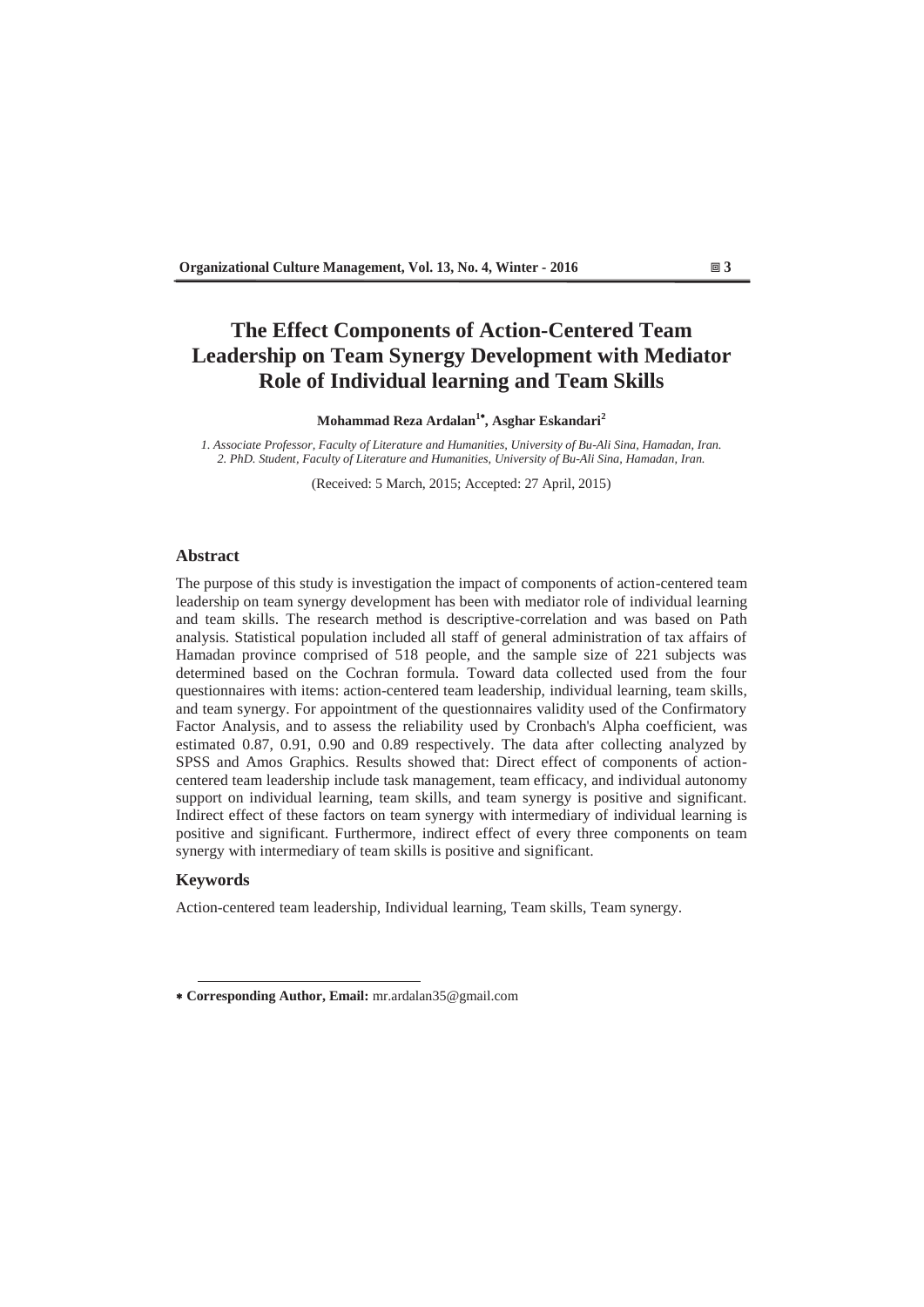# **Designing a Model of Key Factors Affecting the Future of Manufacturing**

**Hamid Reza Hassanzadeh<sup>1</sup> , Saeed Khazaee<sup>2</sup> , Aida Mohajeri<sup>3</sup>**

*1. Assistant Professor, Farabi Campus University of Tehran, Iran 2. Professor, Imam Hossein Comprehensive University, Tehran, Iran 3. MSc, Farabi Campus University of Tehran, Iran* 

(Received: 9 February, 2015; Accepted: 19 May, 2015)

#### **Abstract**

Existence of pressure on industries for successful competition, gives redundant importance to ability of percepting future. Withal, manufacturing sector is one of the important economic pillars of each country. In line with this, the purpose of this study is presenting a model of key factors affecting the future of manufacturing in Islamic Republic of Iran. This research is an applied research and in terms of data gathering, is descriptive from metrical type.In this research, research fiches, asking experts' opinions and questionnaires have been used for data gathering, so that by using library studies, 31 key factors affecting the future of manufacturing were identified and then based on opinions of 7 professors and experts, expertized conjointly in both foresight and manufacturing fields, 9 other factors were added and categorized in 8 dimensions. Then questionnaires, containing all factors, after validity confirming by 7 experts, were distributed among 121 experts of foresight and manufacturing fields in Tehran, chosen based on snowball sampling method till the saturation stage. In reliability examination stage, 4 factors and in the stage of data analysis through confirmatory factor analysis, 4 other factors were eliminated and finally a model of key factors affecting the future of manufacturing was presented.

## **Keywords**

Future of manufacturing, Key factors, Model.



 **Corresponding Author, Email:** a.mohajeri7000@yahoo.com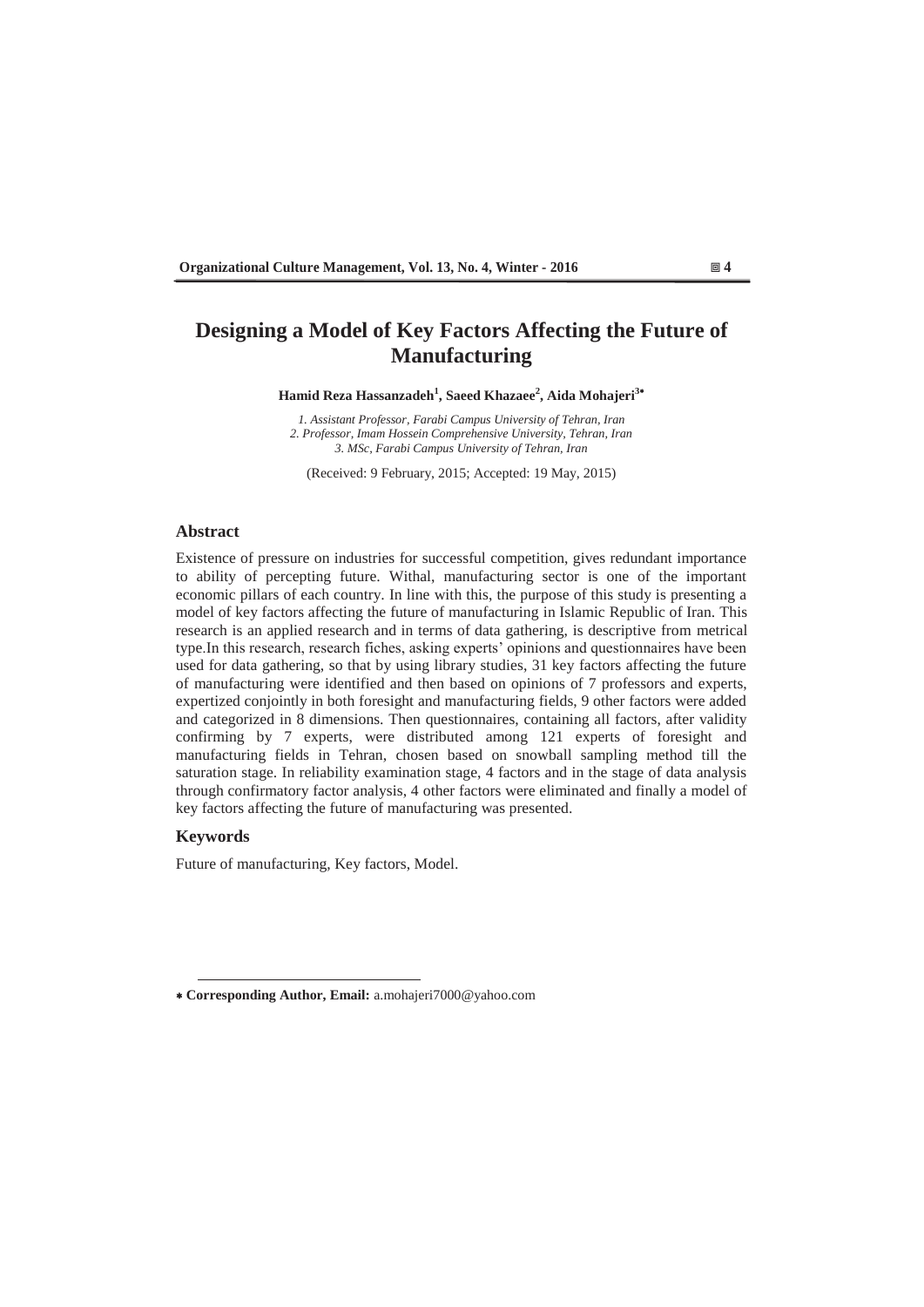# **Investigating the Effect of Strategic Leadership on Firm Performance (Case: Technology-driven Enterprises Listed in Tehran Stock Exchange)**

**Saeid Sehhat<sup>1</sup> , Mohsen Yar Ahmadi<sup>2</sup>**

*1. Associate Professor, Allameh Tabataba'i University, Tehran, Iran 2. Assistant Professor, Faculty of Social Sciences Razi University, Kermanshah, Iran* 

(Received: 9 February, 2015; Accepted: 17 September, 2015)

## **Abstract**

The purpose of this study is to investigate the effect of strategic leadership on performance in Technology-driven Enterprises listed in Tehran Stock Exchange. The research used a mixed methodology for attaining this goal. In the first step, Delphi method was used for identification the dimensions and factors of strategic leadership (qualitative). In the next step, the survey method was used for investigating the effect of strategic leadership on performance (quantitative). In the qualitative section, the sample included 24 experts in leadership and strategic management. Descriptive statistics were used for data analyses. In the quantitative section, the Statistical population included 65 cases in four industries of automobile, electrical machines, chemical and medical products. Using census method, the data of 42 corporations were analyzed. Questionnaires and secondhand data of corporate were used as instruments for data collection. It has used Structural Equation Modeling in Partial Least Square (PLS) method for data analysis. Based on results of Delphi, a model of strategic leadership with 3 dimensions and 18 factors were presented. The results of quantitative data show that, totally, individual, organizational, and environmental capabilities describe %29.2 of performance changes. Several suggestions have been presented based on the findings.

### **Keywords**

Firm performance, Strategic leadership, Strategic management, Strategy, Technology

 **Corresponding Author, Email:** mardin2011@gmail.com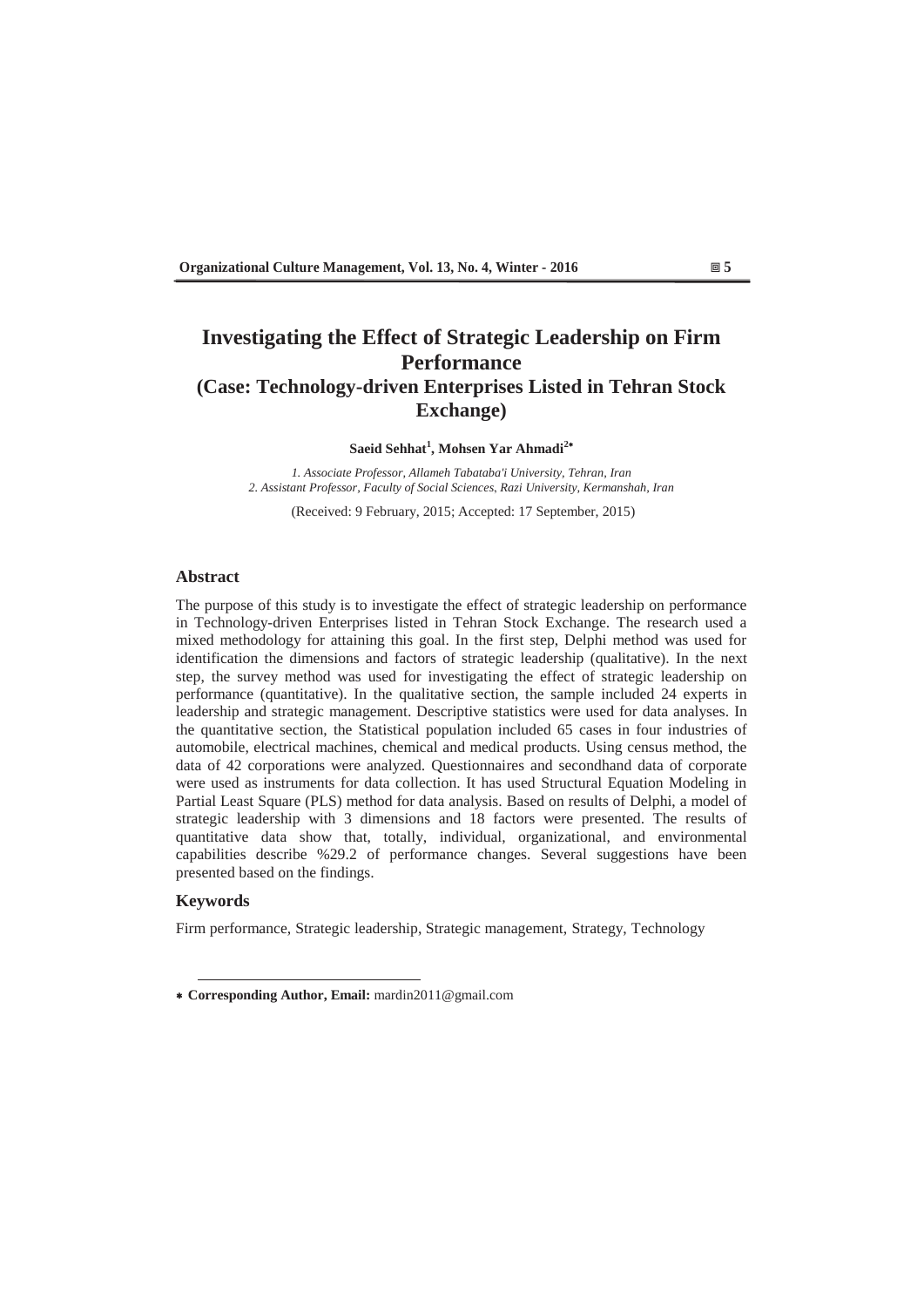# **Designing Knowledge Map of Entrepreneurship in Iran based on Iran's Persian Scientific Researches**

**Morteza Akbari<sup>1</sup> , Fatemeh Delbari Ragheb<sup>2</sup> , Atefeh Zolfaghari3 , Abolfazl Kalanaki<sup>4</sup> , Samira Razi<sup>5</sup>**

*1. Assistant Professor, Faculty of Entrepreneurship, University of Tehran, Iran 2. Ph.D. Student, Faculty of Management, University of Tehran, Iran 3. Ph.D. Student of Entrepreneurship and ACECR, Tehran, Iran 4. MSc., Executive Management, University of Tehran, Iran 5. MSc., of Entrepreneurship, University of Tehran, Iran* 

(Received: 7 September, 2015; Accepted: 21 February, 2015)

## **Abstract**

Entrepreneurship is one of the interdisciplinary sciences that has recently received a lot of attention and plays a strategic role in the development of science and technology in the country. But the development of this knowledge needs to policy making and also in turn requires an accurate understanding of the current status of the field of entrepreneurship in the country. Map of science, is a tool that is able to provide the knowledge to policy makers, this study aimed at mapping based on scientific knowledge of entrepreneurship, Iran's Persian scientific researches in recent years (2000-2011) has been performed. Survey of all Persian scientific paper and research in the field of entrepreneurship that had been collected from the SID database, from the number of scientific papers, 219 samples have been selected and analyzed. Data were analyzed using Pajek software. The credibility and transferability of data were assessed. The results showed that the largest number of published papers were in the areas of "organizational entrepreneurship" and "individual entrepreneurship". "Journal of entrepreneurship Development" and "Quarterly Journal of New Economy & Commerce" have most subscribed, and Journals "Women's Studies" and "psychological outcomes" lowest common themes in the articles published by Industry, Agriculture and Services sectors in the area of entrepreneurship.

#### **Keywords**

Entrepreneurship, Science Maps, Scientific Researches, Scientometrics.

 **Corresponding Author, Email:** mortezaakbari@ut.ac.ir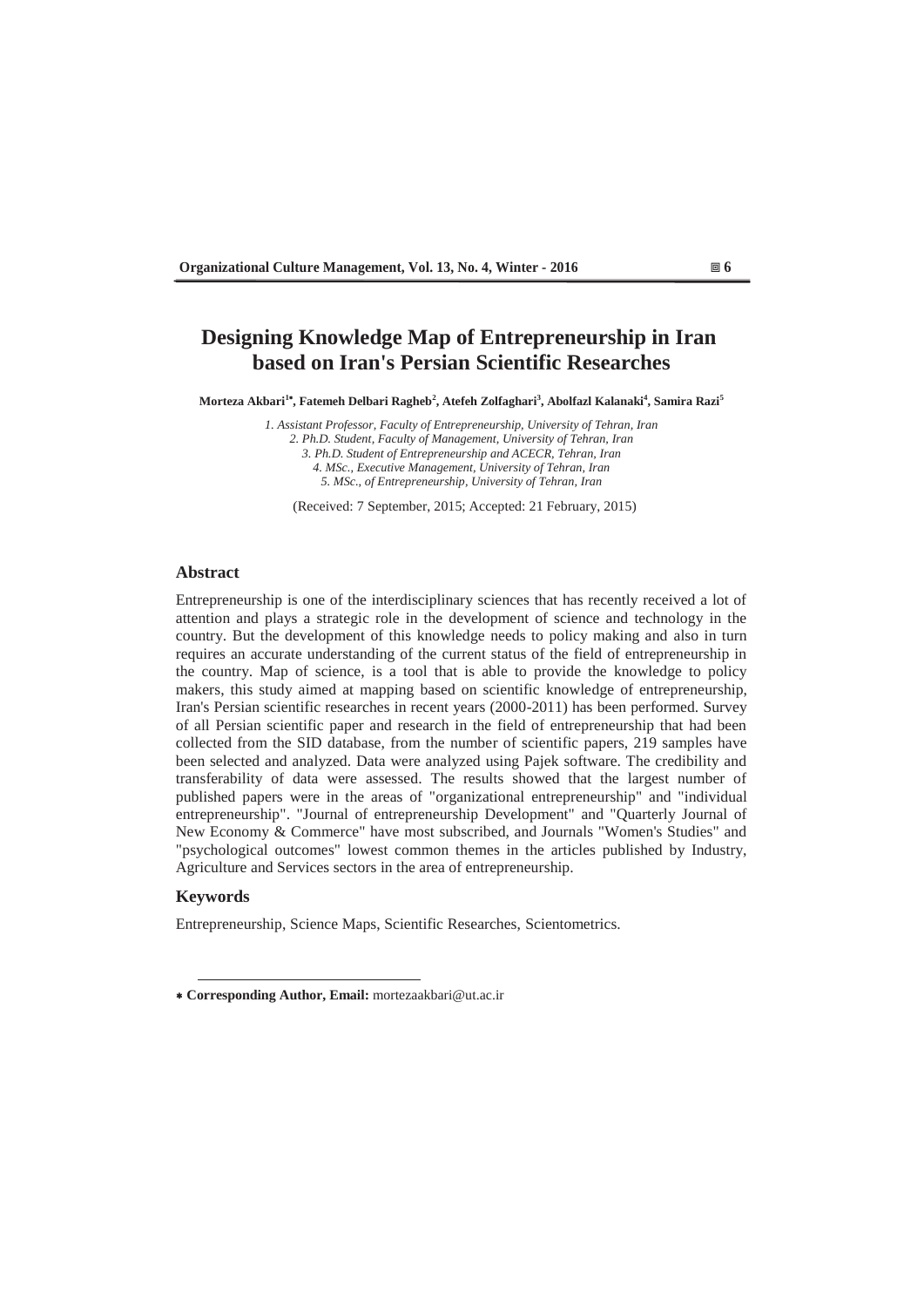# **Identify Job Stressors and Their Relationship with Quality of Work Life (Case: Faculty Members of Birjand University)**

**Seyed Mohammad Mirkamali**<sup>1</sup> **, Ebrahim Mazari**<sup>2</sup> **, Kobra Khabare**<sup>3</sup> **, Soodabeh Zoughipour**<sup>4</sup>

*1. Professor, Faculty of Pschology and Education, University of Tehran, Iran* 

*2. Ph.D. Student, Faculty of Pschology and Education, University of Tehran, Iran* 

*3. Ph.D. Student, Faculty of Management, Kharazmi University, Tehran, Iran* 

*4. MSc, Faculty of Management, Kharazmi University, Tehran, Iran* 

(Received: 8 January, 2015; Accepted: 8 September, 2015)

## **Abstract**

This study aims to identify job stressors faculty members of Birjand University and its relationship with quality of work life. The research method was descriptive and correlational that Using Cochran's sampling formula that Sample size was determined by actual count, 136 members and simple random sampling was used. Job stress (HSE) questionnaire with reliability ( $\alpha$ = 0.90) and quality of work life questionnaire with reliability ( $\alpha$ = 0.91) was used to collect data .Data collected by the research questions and using KM test, explorarity factor analysis, correlation analysis, stepwise regression for analysis. Result showed the most important job stressors are demand, officials and support staff, management and relationship. QWL as well as faculty members of Birjand, in the rule of law, fair and adequate pay, Human capabilities development, providing opportunities for continued growth and security, overall living space, workplace safety and health and social integrity. Job stress and  $QWL(r = 0.33)$  have a significant inverse relationship and demand  $(r=-0.35)$ , control  $(r=-0/30)$  and Role  $(r=-0.11)$  as job stressors have a significant inverse relationship with the quality of work life. Among job stressors, demand and control have a significant multiple correlation with QWL and predicted 0.17% of their change.

### **Keywords**

Faculty members, Job stress, Quality of work life, Questionnaire (HSE).

 **Corresponding Author, Email:** ebrahimmazari@yahoo.com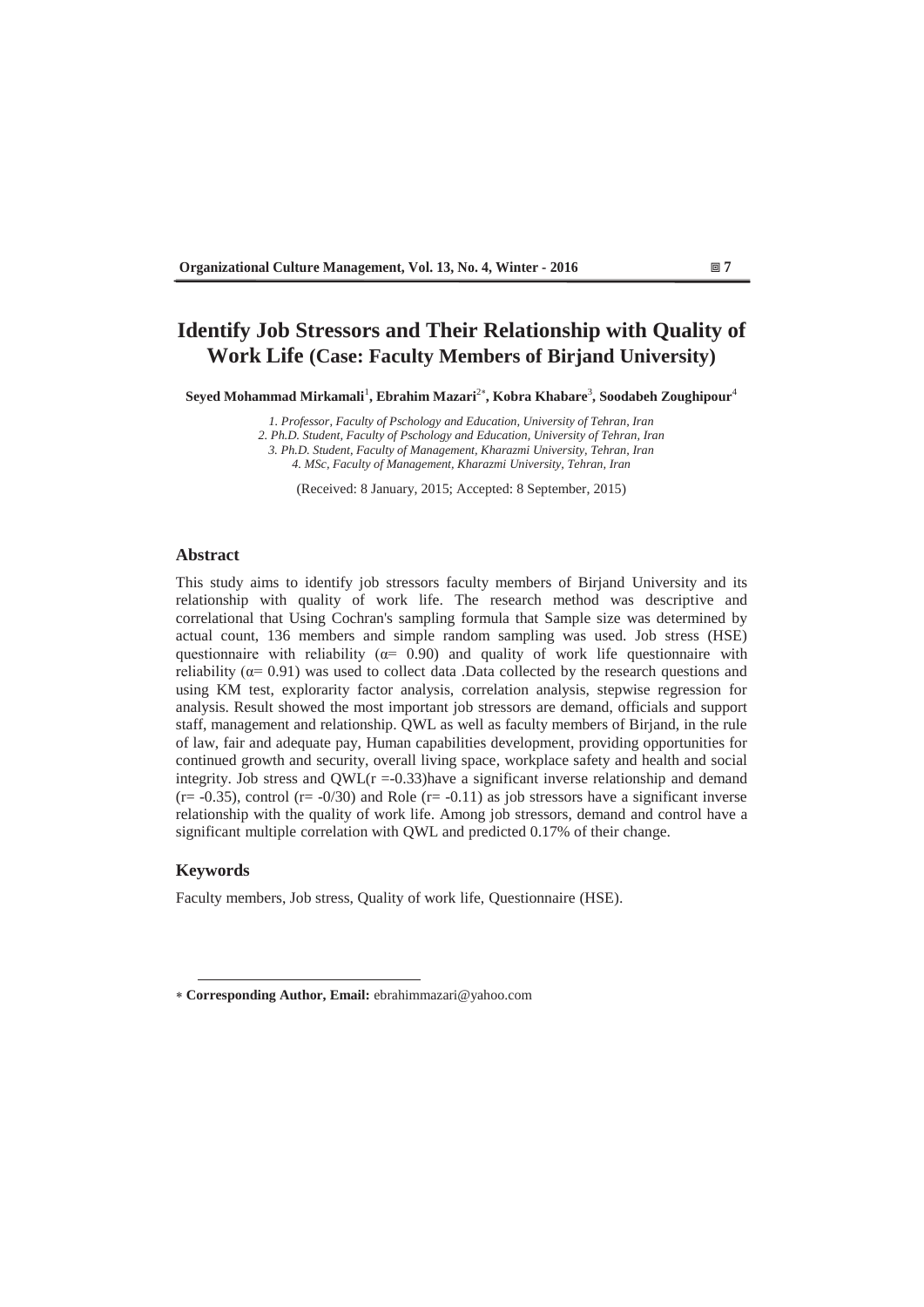# **7he Role of Organizational Climate on Staffs' Productivity in Technical and Vocational Colleges in Tehran**

## **Ramezan Jahanian<sup>1</sup> , Samira Hosseini<sup>2</sup>**

*1. Associate Professor, Faculty of Psychology, Islamic Azad University, Karaj Branch, Karaj, Iran 2. MSc. Student, Faculty of Psychology, Islamic Azad University, Karaj Branch, Karaj, Iran* 

(Received: 20 September, 2014; Accepted: 17 May, 2015)

## **Abstract**

A suitable organization climate not only can be affective on improving individuals' stimulation, motivation and participation in decision-making, and increase their creativity and innovation, but also it can be seen as a source of enhancing their productivity. Therefore, this research has been done to investigate the role of organizational climate on increasing the staffs' productivity in Technical and Vocational colleges in Tehran. Regarding the methodology, the study is conducted as a correlation descriptive research. The population includes staffs working in all technical and vocational colleges in Tehran (1500 individuals). 305 participants as are randomly selected and the sample size is determined on the basis of Kukran formula. The data collection tools are the Organizational Climate Description Questionnaire (OCDQ) by Andrew Halpin and Don Croft (1963) and Productivity Questionnaire by Blanchard and Gold Smith (1980). The questionnaires' validity are confirmed by experts and their reliability coefficient are 0.87, 0.85 respectively according to Cronbach's Alpha. In order to investigate the relationship between variables, Pearson correlation coefficient and regression analysis methods are applied. The gained results reveals that there is a positive significant relationship between different aspects of organizational climate such as team spirit, circumspect behavior at workplace, cordiality among staff, disturbance at workplace, spacing at workplace, employers` penetration and dynamism, evaluation of science production, and the staffs' productivity.

### **Keywords**

Organizational climate, Productivity, Personnel, Technical and vocational colleges.

 **Corresponding Author, Email:** ramezan.jahanian@gmail.com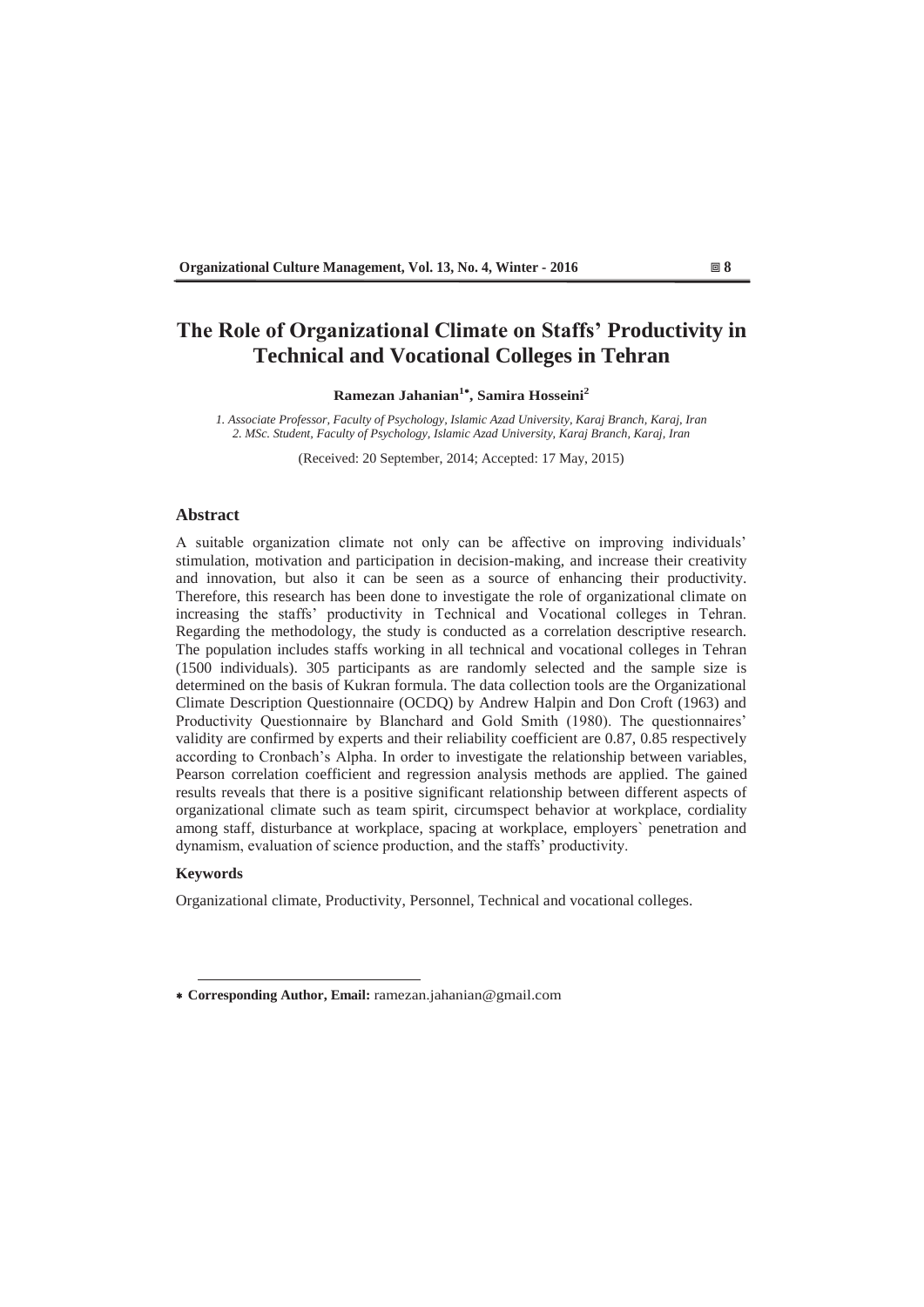# **Consideration the Effect of Organizational Storytelling on the Creating Ethical and Spiritual Culture**

**Mohammad Hossein Moghaddasan1 , Mohammad Ali Sarlak2 , Asiyeh Andishman<sup>3</sup> , Akbar Bahmani<sup>1</sup>**

*1. Assistant Professor,Payamenoor University, Tehran, Iran 2. Professor, Payamenoor University, Tehran, Iran 3. M.A. of Change Management, Islamik Azad University, Tehran, Iran* 

(Received: 21 September, 2013; Accepted: 11 March, 2015)

### **Abstract**

Organizational storytelling is frequently discussed for many years in management but unfortunately, there is only one study in this case in Iran. According to the above mentioned theoretical vacuum, we decided to describe the method of using culture, morality and spirituality from organizational storytelling. This study is descriptive and functional. Two hypotheses: the storytelling impact on moral and spiritual culture development. Data collected by questionnaire, Content validity and reliability of the questionnaire were obtained by Cronbach's alpha. Research community id the Staff of electricity industry and the sample size was 131. Data analysis was performed using SPSS and LISREL and to test the hypothesis, t- student test was used. Accordingly, this research was 95 percent were approved. In our research we found that storytelling can integrate and improve these items in organization. We use best resource to begin improving this content (storytelling) in theory.

## **Keywords**

Ethical culture, Ethic, Leadership, Storytelling.



 **Corresponding Author, Email:** h\_moghaddasan@yahoo.com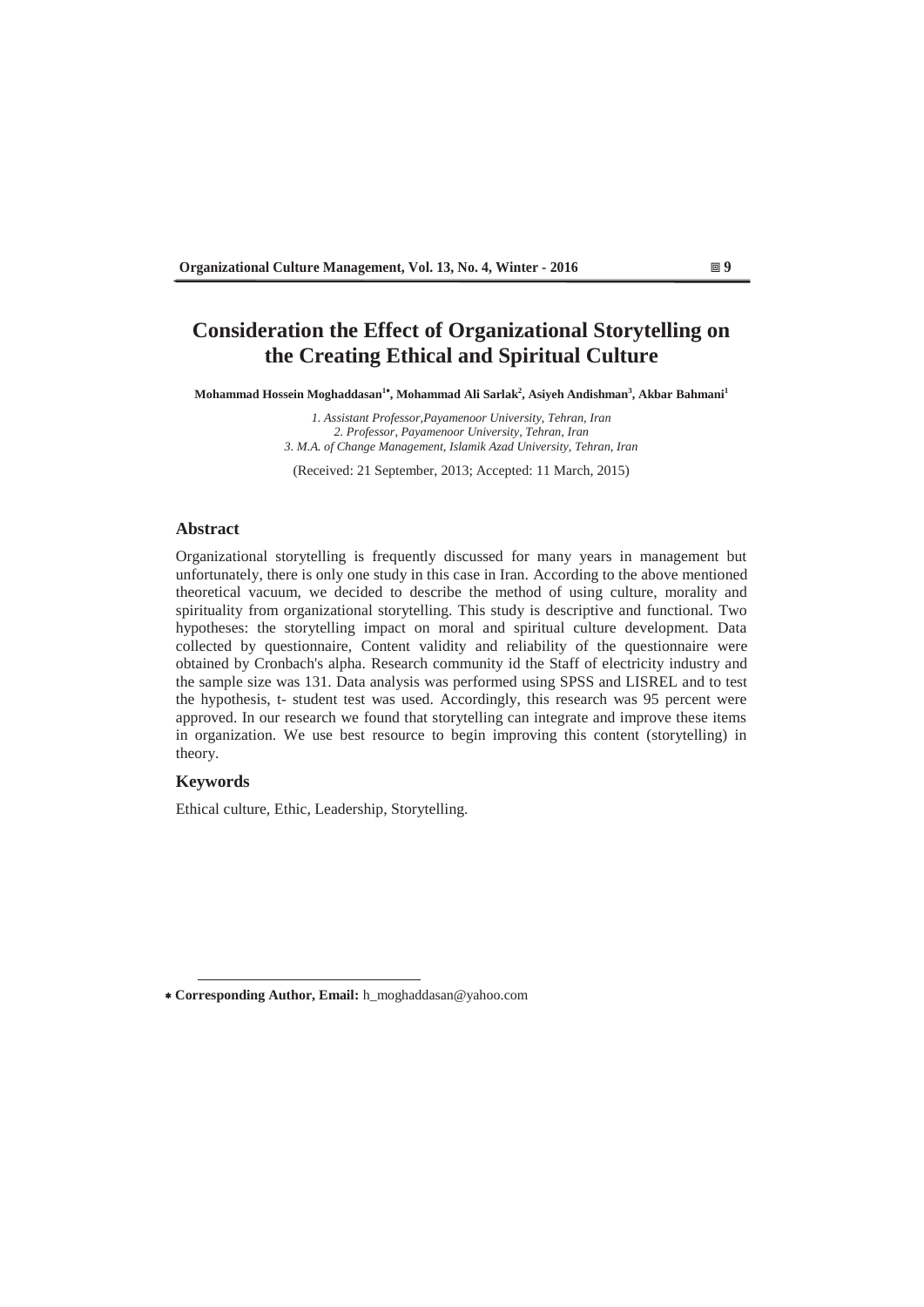# **Investigation the Effect of Intentional and Accidental Organizational Forgetting on Organizational Learning process (Case study: Central Office of Jahad Daneshgahi)**

**Atefeh Poorhatami<sup>1</sup> , Hasan Zarei Matin<sup>2</sup> , Behzad Hayati<sup>3</sup> , Mahdi Ataei<sup>4</sup>**

*1. MSc. Farabi Campus University of Tehran, Iran 2. Professor, Farabi Campus University of Tehran, Iran 3. MSc, University of Shahed, Tehran, Iran 4. MSc, Shahid Beheshti University, Tehran, Iran* 

(Received: 22 April, 2015; Accepted: 16 September, 2015)

#### **Abstract**

Organizational forgetting is new concept that recently entered to organization and management literature and researchers attend to it. Current research investigates the effect of organizational forgetting (intentional and accidental) on organizational learning process. Research design is descriptive, survey and in terms of goal is applicable. Data was gathered by means of researcher made questionnaire of organizational learning and forgetting. Research census is all managers and experts of Jahad Daneshgahi central office in Tehran city. According to Cochran formula size of sample is 127, which randomly selected from census. The results show that Planned organizational forgetting is a significant positive effect on organizational learning process while non-targeted organizational forgetting no significant effect on the process of organizational learning; Then, the effectiveness of organizational forgetting (intentional and accidenta) were measured on different factors. For example, it was found that organizational forgetting is a positive and significant effect on the dissemination of knowledge, knowledge performance, and result review. The results showed that accidental organizational forgetting had no significant effect on these factors.

#### **Keywords**

Accidental organizational forgetting, Intentional organizational forgetting, Knowledge Dissemination, Knowledge performance, Result review.

 **Corresponding Author, Email:** a.poorhatami@gmail.com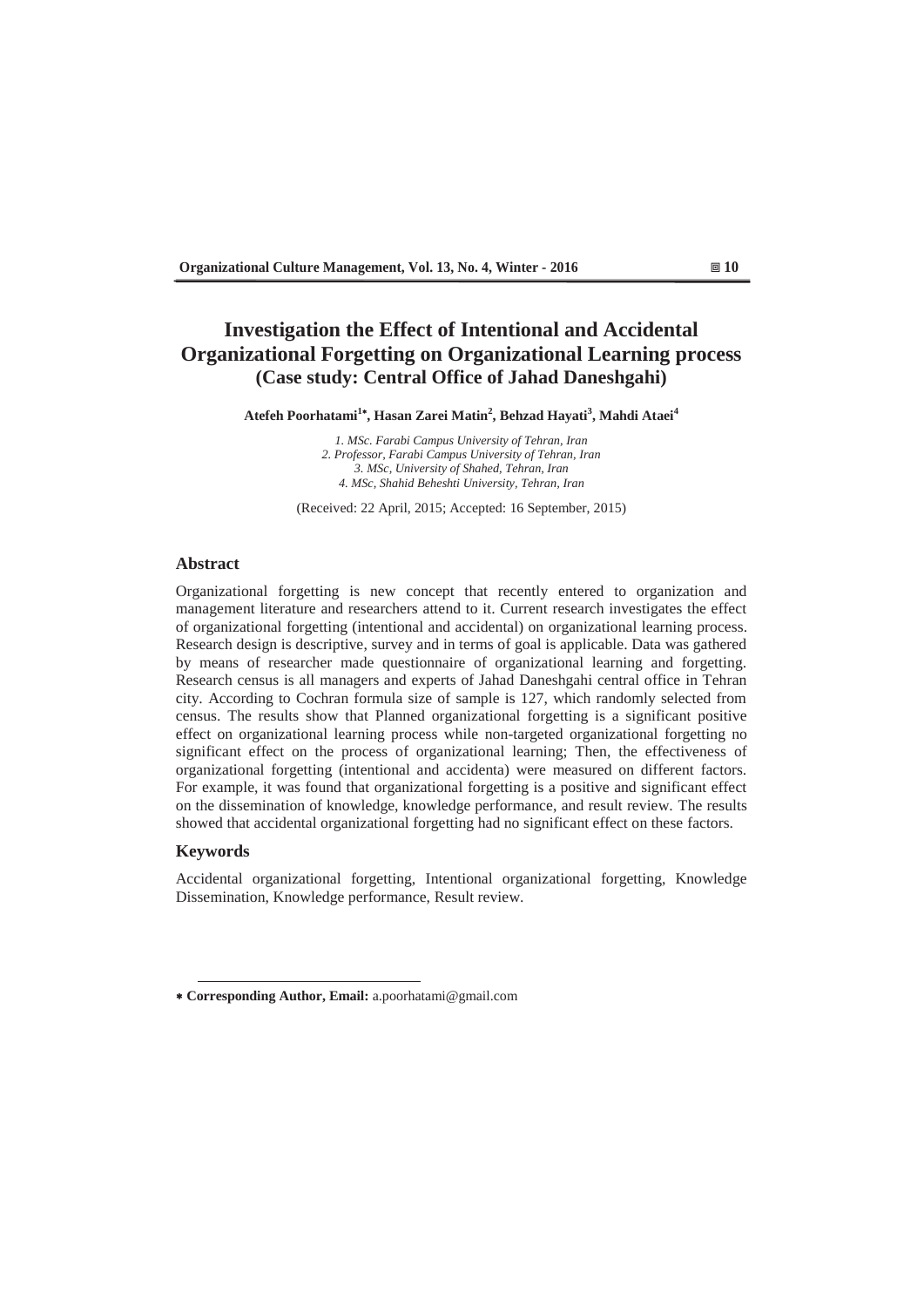# **Pathology of In- service Training based on OEM Model (Case: In-service Trainings in Zones of Qom Pedagogy)**

**Marziyeh Sadat Hosseini<sup>1</sup> , Masoumeh Shami<sup>2</sup> , Hossein Khanifar<sup>3</sup>**

*1. Ph.D. student, Persian Gulf University, Bushehr, Iran 2. MSc., Farabi Campus University of Tehran, Iran 3. Professor, Farabi Campus University of Tehran, Iran* 

(Received: 21 April, 2014; Accepted: 10 August, 2014)

#### **Abstract**

Human forces is training is a beneficial investment while its effects have a leading role on optimized development and nourishment of related enterprises and community general improvement. Research main goal is studying and evaluating OEM model dimensions in zones in-service training of Qom pedagogy. So, research model changed according to our population features, then data was gathered and got to ready to be analyzed via survey research methodology. Research hypotheses were tested using inferential statistics. Questionnaires tool was used for gathering data. The sample consists of participant teachers (n = 296) in in-service training completed the questionnaire, that a 0.972 Cranach  $\alpha$ approved questionnaire validity. Demographic features were examined in descriptive statistical part, frequency distribution graphs were drawn. One- sample T-test was used to evaluate usefulness of in-service training in inferential statistical part, that results showed in-service training popularity hypothesis was rejected, based on OEM model dimensions. Furthermore, model dimensions were ranked based on Friedman test during which it turned output dimension was more undesirable than the other dimensions. Totally, findings demonstrated that zones in-service training of Qom pedagogy does not have desirability. Getting favorite status needs training courses to be considered by education authorities.

## **Keywords**

Inputs, In- service training, Outputs & outcomes, Pathology, Processes.

 **Corresponding Author, Email:** khanifar@ut.ac.ir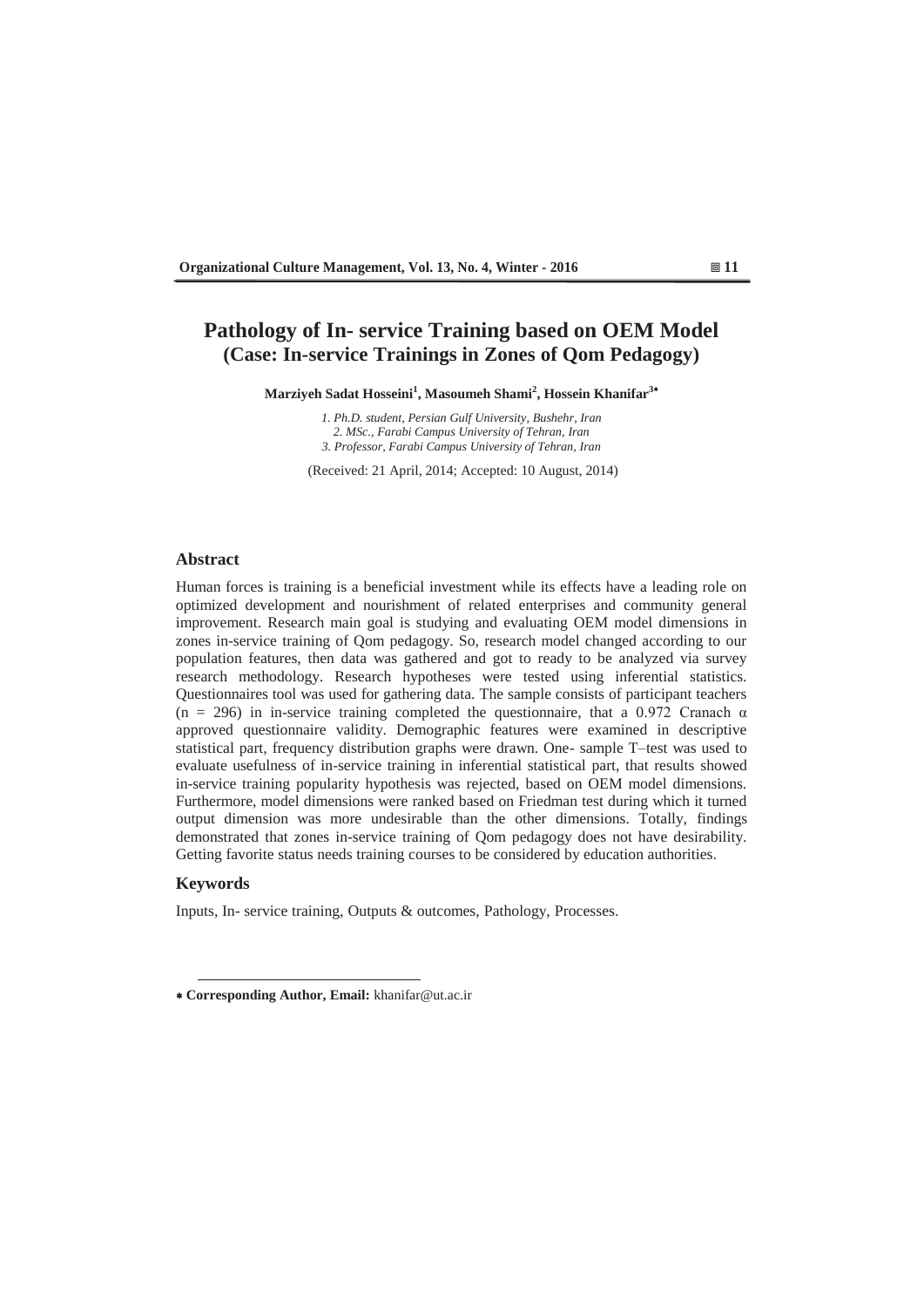# **Examining the Relationship between Organizational Virtuousness and Organizational Justice (Case study: Rasht Municipality)**

**Toraj Hassanzadeh Samarin<sup>1</sup> , Hassan Nikroo Ahmad Goorabi<sup>2</sup>**

*1. Assistant Professor, Department of Management, Payamenoor University, Tehran, Iran 2. MSc, Department of Management, Payamenoor University, Rasht, Iran*

(Received: 22 December, 2014; Accepted: 14 April, 2015)

### **Abstract**

In recent years there has been considerable debate about the positive outcomes of organizational justice 'So that it is effective as a tool to achieve Organizational virtuousness. Because the rate of municipal facilities in leading economic, social and cultural role is responsible for the different areas And the other people as owners and beneficiaries of justice are mutually communication Infrastructure and create conditions for the development of trust among individuals and organizations, public and municipal employees can be for mutual gain. The purpose of this study is to analyze and explain the relationship between organizational justice and organizational virtuousness is in Rasht municipality. For this purpose, the population of 927 employees in Rasht municipality, a sample size of 247 was determined. The results of this study show that in Rasht municipality significant positive relationship between Organizational justice and organizational virtuousness.

## **Keywords**

Distributional justice, Informational justice, Organizational justice, Organizational virtuousness.

 **Corresponding Author, Email:** tooraj.hassanzadeh@yahoo.com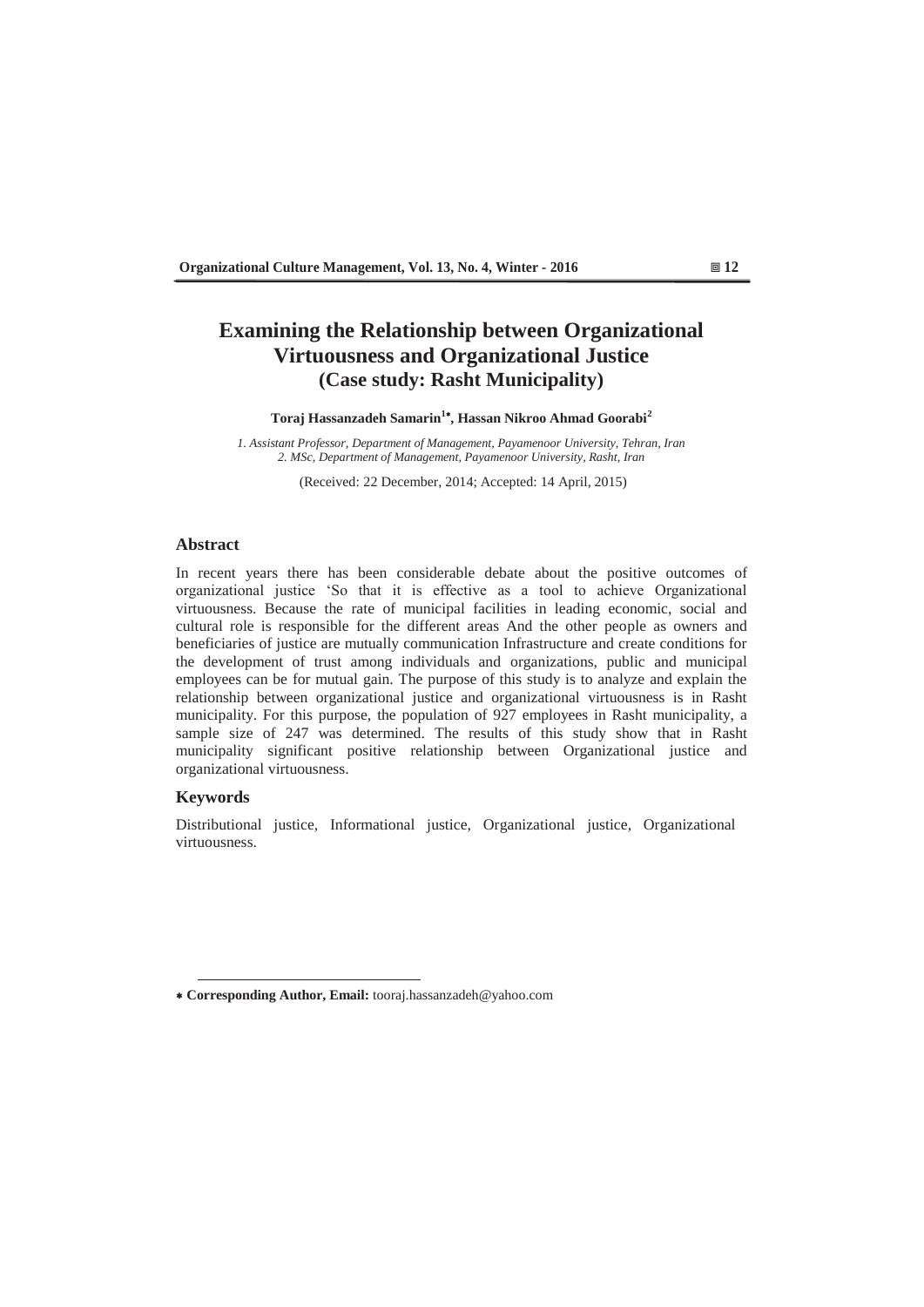# **Organizational Culture Ambidexterity and Performance: The Critical Role of Organizational Ambidexterity**

**Mahmoud Moradi<sup>1</sup> , Keykhosro Yakideh<sup>1</sup> , Fatemeh Madani<sup>2</sup>**

*1. Assistant Professor, Department of Management, University of Guilan, Rasht, Iran 2. Master Student, Department of Industrial Management, University of Guilan, Rasht, Iran*  (Received: 22 October, 2014; Accepted: 9 February, 2015)

# **Abstract**

Ambidexterity concept refers to the ability of organizations to address two incompatible objectives. In environmental uncertainty, organizational ambidexterity typically has a positive effect on performance and leads to sustainable competitive advantage, long-term success and survival. Nevertheless, it is possible only when the culture enables organizational members to exploit current competence (exploitation) and explore new opportunities and abilities (exploration). The purpose of this study is to assess the effects of organizational culture ambidexterity and organizational ambidexterity on performance. In order to evaluate the research hypotheses, companies operating in the food industry were selected as population and questionnaires from managers of 62 companies is collected and analyzed. The proposed model is analyzed using Structural Equation Modeling techniques with the help of Warp PLS program. Results support the relationship between organizational culture ambidexterity and organizational ambidexterity, as well as their relationship with performance. Also according to the results, organizational ambidexterity has a mediator role in the relationship between organizational culture ambidexterity and performance.

## **Keywords**

Organizational Ambidexterity, Organizational Culture Ambidexterity, Performance.

 **Corresponding Author, Email:** m.moradi@guilan.ac.ir